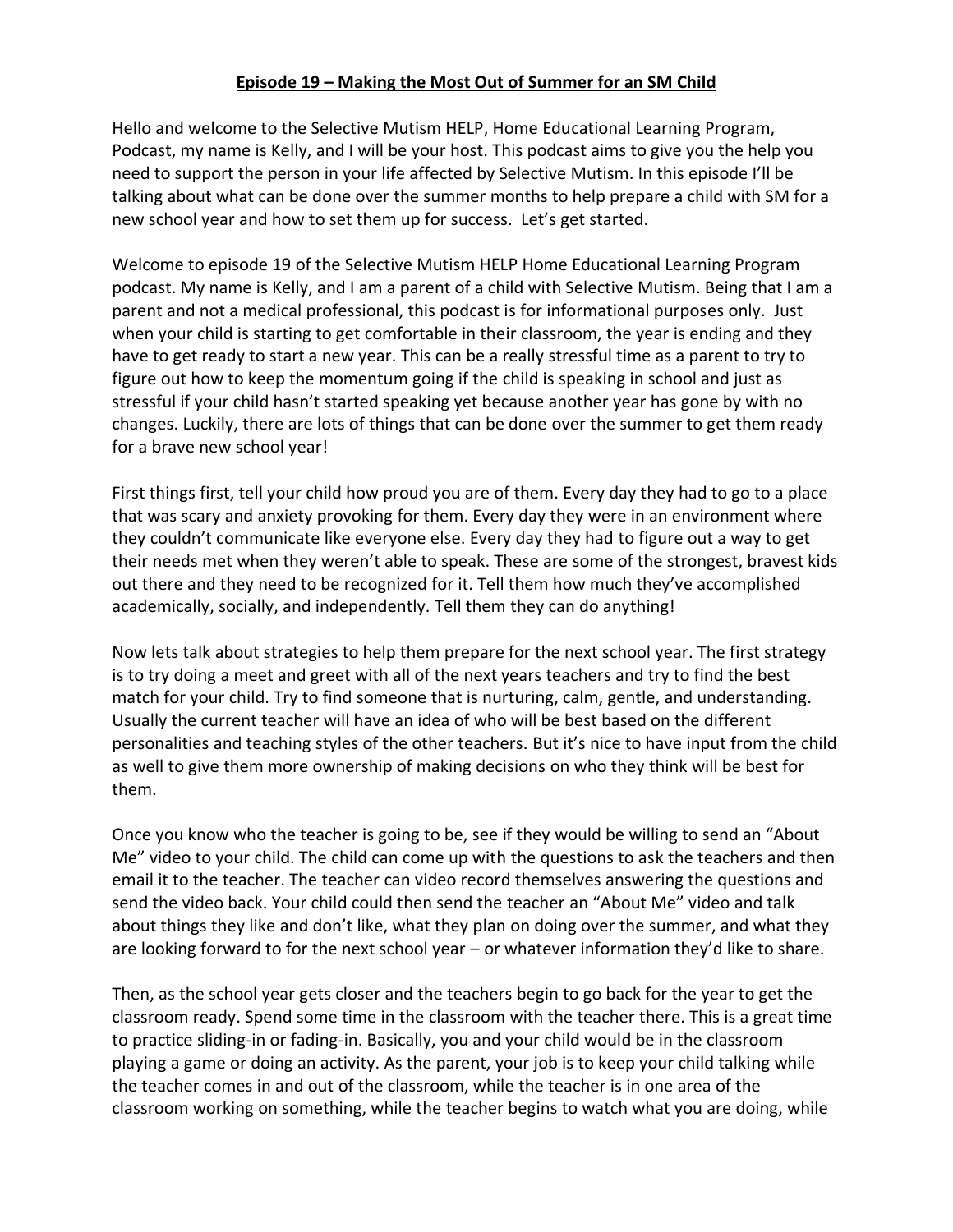the teacher begins to comment on what you are doing. The goal of this is to transfer speech from your child talking to you to your child talking to the teacher. By slowly introducing the teacher to the child's environment, the anxiety is more manageable than if the teacher comes right over and starts asking a bunch of questions. Once the child seems comfortable with the teacher, they can work on a project together or go make copies or deliver something to another classroom. We want our child to be comfortable talking to teacher when you aren't there. The more teachers you can meet with ahead of time, the better. But, if time is limited, the main teacher would be the one to start with.

You may be thinking there is no way a teacher is going to allow you to come in and disrupt all the things they need to do get ready for the new year. But, if you are honest with them and specific about what you are trying to accomplish, they may be eager to have you come in. In the end, it's going to make their job easier if your child's anxiety is lowered around the teacher before the school year even starts. If they are still reluctant, you can try sweetening the deal by telling them you'll do some laminating or cutting or organizing – some sort of robotic, mundane task that they need help with. If possible, ask the teacher first, then ask the principal – the teacher is more likely to say yes.

Next, ask your child which friends they would want in their class next year. Are there any particular classmates they are comfortable talking to? Are there any neighborhood kids that they will be spending time with over the summer that are in the same grade? These are the kids that should be with them in their class for the next year. Your child can use their friends as a talking bridge to start talking to their teachers or other classmates. Whoever the other children are, try to set up playdates with them over the summer or have them be in the same summer camp. We want our children to feel comfortable talking with a friend in different situations so they know if they need to tell someone something, they can at least get a message to their friend and their friend can tell the teacher. Let the administrators know the list of students so they can keep them together.

I know summers can get really busy with vacations, sports, and family get togethers, so it may not be possible to get together in person for play dates. We had great success with using Facebook Messenger for Kids when our daughter was in early elementary school. There were a lot of fun games she could play with her friends, there were different filters to use to change her voice, there were drawing games and would you rather question prompts and the best part was we could manage who she could connect with, which is really important in this day and age. Because our daughter was comfortable talking to her friends virtually, she became comfortable talking to them in person when school started.

I would also recommend talking with the secretary or principal of the school and ask if you can continue to visit the school at least once a week. Some schools have a summer program which keeps the school open, sometimes the principal or other staff members are working throughout the summer, or janitorial staff will be there cleaning classrooms and getting things ready for the next school year. If someone is there, see if you can pop in once a week to keep your child familiar with the school. Sometimes children won't speak at school because they have never done it before and they don't know what will happen when you do. As a parent, this is a great way to be with your child and help them see that they can talk in school just like they can talk at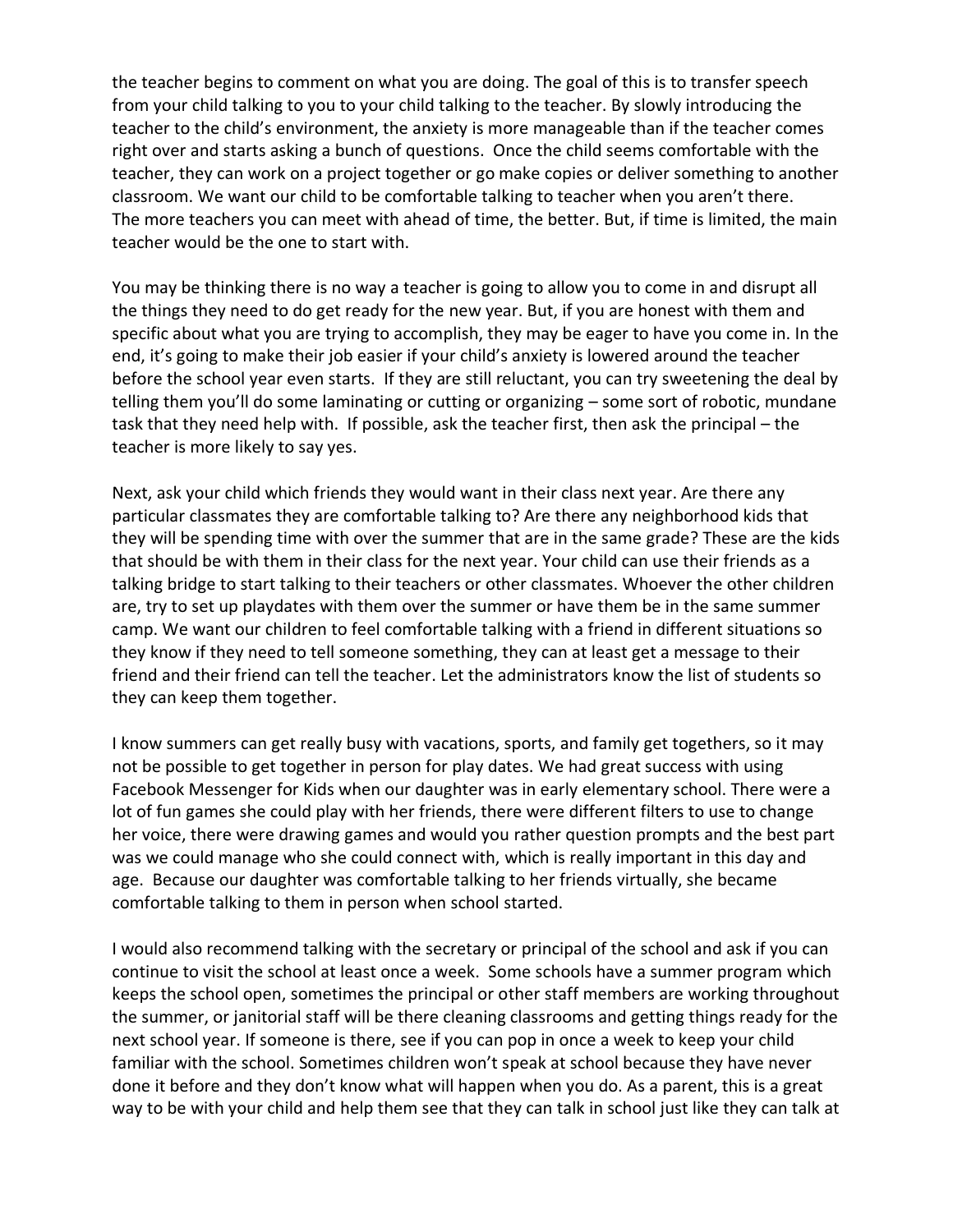home. When we did this, we would go on a day when the summer program was on a field trip and eat lunch in the lunch room, read books in the library, run around the gym, and spend time in her classroom. Each different location we were in I kept her talking. I would ask open ended questions, we would play a game, we would read a book out loud, or count our steps. This was teaching her brain that she is safe to speak in school.

If there is absolutely no way for you and your child to be in the school over the summer, there is another option. Take a bunch of pictures of the child's new classroom – where the lockers or cubby area is, how the desks are arranged, where the teacher's desk is, what the front of the classroom looks like, where the bathroom is, etc. Then, over the summer, review the photos. Talk about the different things in the room. Have them point to the desk they would want to sit in. Talk to them about where the teacher will probably stand when they're talking. You could take videos of the school as well. Take videos of them walking down the hallway, going into the lunch room, the gym, the library, the music room, the art room, the bathrooms. Lucy Nathanson with Confident Children just did a great Live Facebook Video and she said to make the unknown known. Basically, have video or picture documentation that will answer all the questions that are going to come up before the first day of school.

If your child is new to school or changing schools, the same things apply. Get into the school and talk with them like you talk to them at home. If they begin to whisper, tell them you can't hear them because of the acoustics of the hallways or that you have some fluid buildup in your ear. We want them to see that they can use their normal speaking voice in an unfamiliar area. You could even play a game by having the child stay in one spot, you go down the hall maybe 15-20 steps and ask them how many steps do you think it will take to get to you? In order for you to hear their answer they know they'll have to talk really loud so you can hear their answer. Then have them count their steps out loud and see how close they were with their guess. Keep the time in the school fun and engaging.

Starting kindergarten is a big challenge for any child and an even bigger challenge for a child with SM. Again, make the unknown known. Ask the teacher what a typical day looks like – we got a weekly calendar with the different specials and times when the different subjects would be taught. We found out how the lunch situation works – if she brings a lunch from home where does it go, if she wants lunch at school what does she need to do? We found where the bathrooms were – most classrooms have a bathroom within the classroom which makes it really convenient. As a side note, some kids will not want to use a bathroom in the classroom because they are afraid the other kids are going to hear them. They may need to use a bathroom outside the classroom, so show them where that would be. Or, have them use the bathroom in the classroom while you are standing outside of it and tell them you couldn't hear them, or teach them to run the water in the sink to drown out any sound they think people will hear. Remind them that when 15-20 kids are in the classroom they are going to be so loud and busy working on stuff to even realize that you are in the bathroom at all.

It can be awkward to ask parents to set up play dates with their child and your child, but more than likely, the other parent is going to be thrilled that their child is going to know someone at school. Again, a majority of kids are nervous and scared to start Kindergarten, so it would only benefit them by meeting a fellow classmate. If possible, set up play dates first at your house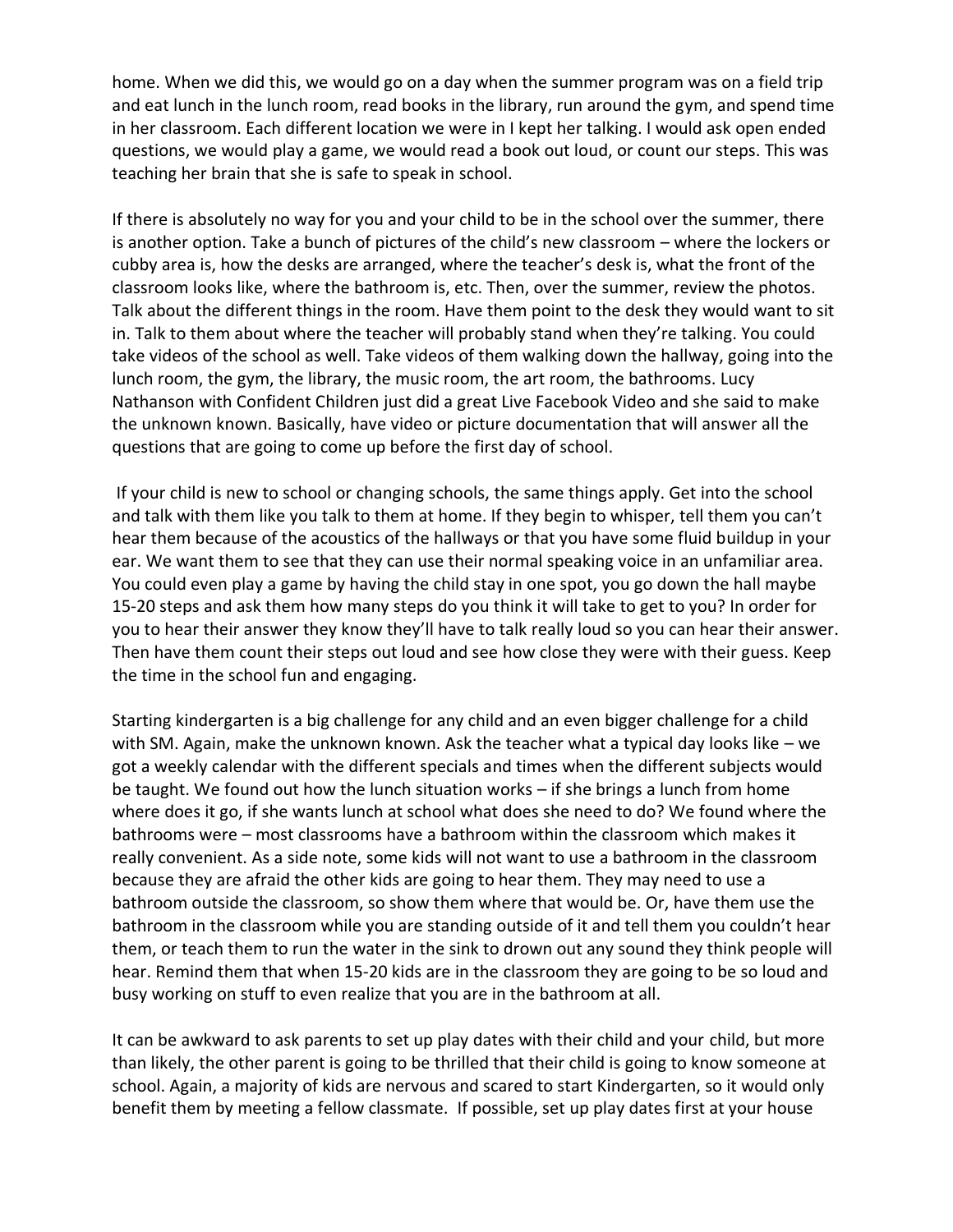where you child is most comfortable, then move it to the school playground. And, if you've already been in the school with your child, ask the staff if you can bring a friend in so your child can give them a tour of the school or eat lunch in the cafeteria.

Riding the bus can be a big anxiety inducer for kids, especially if they are riding the bus for the first time. A suggestion I found was to contact the bus station and ask if you can come in and get a tour of one of the buses. Maybe they could do a test run – if the driver is going to be doing a test run of the route, see if they could pick you and your child up, drive them to the school, and bring you back. Or, get a ride around the parking lot or down the street from the bus station and back. Also, talk to the bus driver ahead of time to make them aware that your child has selective mutism and they may not be able to speak on the bus. Have them sit your child near the front so they don't get left behind if they forget to get off at their stop – a valid fear for parents to worry about. Ask the driver to give a little note to your child with information about them and have your child do the same for them. If your child likes to color, draw, or read, send them with something to do on the bus ride so they can take their mind of all the worries. Try to pair them up with another peer or a responsible older neighbor kid that could look out for them.

Now, if your child is anything like mine, she hates not having a routine. She doesn't do well with finding things to do, she needs to follow a schedule. Summer can be really hard on them and you may see an increase in unwanted behavior. Setting up a daily schedule can make all the difference. We had a pretty elaborate one at one point. With our two kids we had them be responsible for the schedule every other day. When it was their day, they would decide what we would do. I had little cards that had things that had to get done like eating breakfast, getting dressed, brushing their teeth, etc. They would choose the order to do those things. Then, they would select from another set of cards activities they wanted to do. I had things like riding bikes, playing Legos, going on a walk, going to the park, playing Simon says, baking, playing play-do, all sorts of different activities. They would then place the activities they wanted to do on the board and we would do that. What was nice about the every other day part was that my daughter had to learn to be ok doing what someone else wants to do. She has a tendency to want to control what happens, and this helped her work on having a flexible brain and listening to what others wanted. I have a video showing our board on my Facebook page, I'll leave a link the episode notes if you want to see what it looked like.

<https://www.facebook.com/SelectiveMutismHELP/videos/2158980510902708>

The summer is also a great time to do lots of different exposures. Check with your local library to see if they have any fun programs in the summer. Ours had different magic shows and animals shows and story times that we would attend. See if the local bowling alley or movie theater has any summer deals. Maybe there are some weekly camps or vacation bible schools to check out. All of these things can keep the momentum going for your child to keep speaking in other situations. Set up goals and a reward system. It may be an opportunity for them to meet other kids that will be in their class as well.

If your kids are going to a summer camp, try to do a tour before it starts. See where they will be during the day, where they will eat, where the bathrooms are. Try to meet some of the